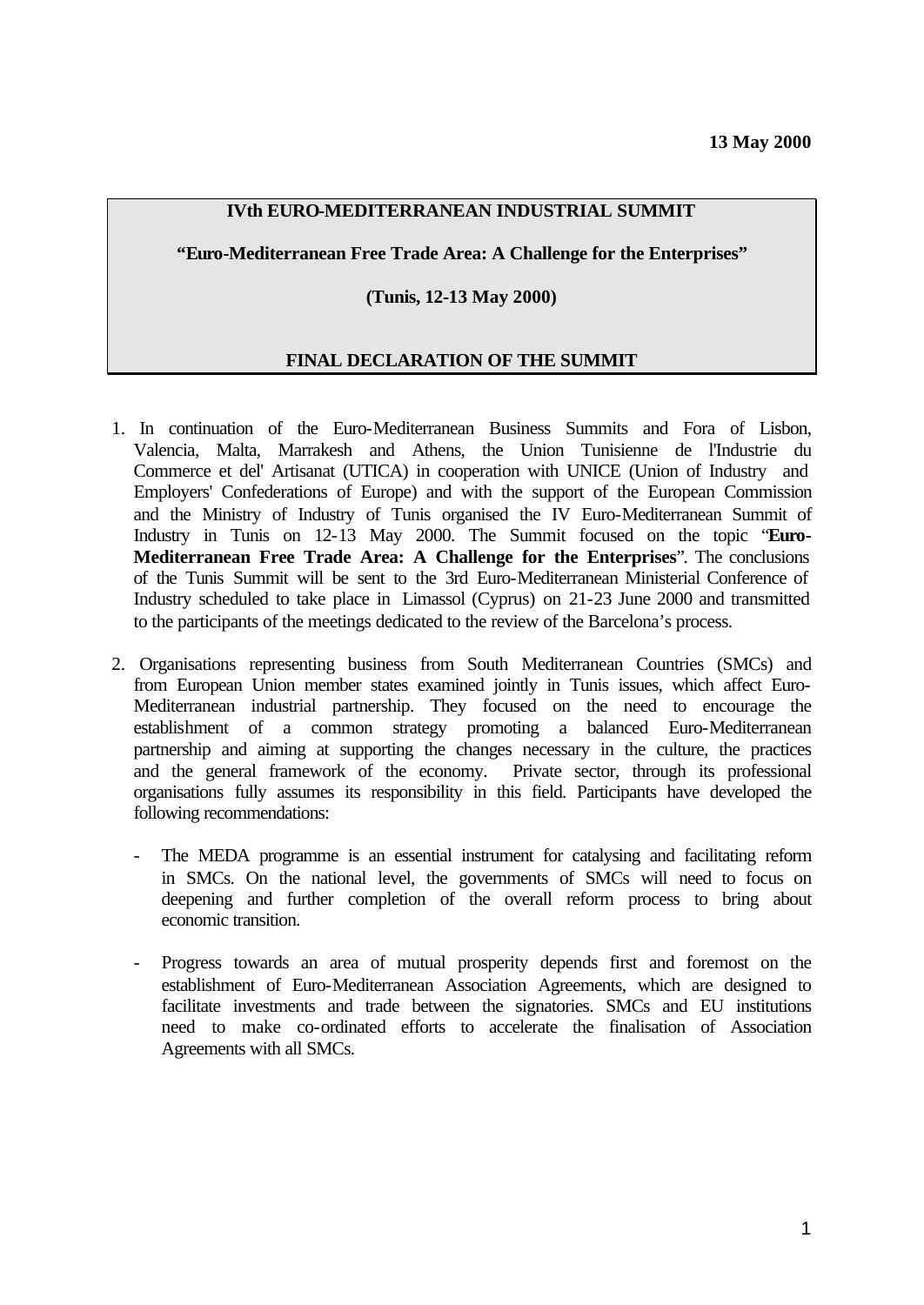- South-South cooperation and the negotiation of free-trade agreements between SMCs are essential for a successful economic development in the region and for the establishment of the Euro-Mediterranean Free Trade Area. The integration of south Mediterranean markets is also essential to attract foreign investors.
- In recent years the degree of liberalisation of foreign investment legislation has been encouraging. More efforts should be made by SMC governments for the removal of all remaining existing limitations and simplify administrative procedures to facilitate the flow of investment. The Tunis Summit reiterates its call to investors from developed countries to reinforce their entrepreneurial activity in the region.
- 3 In Tunis, the UNIMED Business Network has been officially launched. This three years project aims at strengthen representative South-Mediterranean business federations at national, regional and international levels. It is supported financially by the European Commission and implemented by UNICE. This important tool for the implementation of the Euro-Mediterranean free trade area fulfils the enterprises' concerns by developing the mutual exchanges between the organisations, from North and South of the Mediterranean, that it brings together.
- 4 For optimal utilisation of the resources earmarked for Euro-Mediterranean economic and industrial partnership, the Business Summit urged that representatives of South Mediterranean industry organizations be closely involved in the formulation of the industrial components of the new MEDA programme and in the definition of the industry-related aspects of the Regional and National Indicative Programmes. The European Commission was requested to invite representatives of industrial and employers' organisations from SMCs to participate in the work of Euro-Mediterranean Industrial Cooperation Working Group, created by the European Commission on the basis of Brussels Declaration in 1996. UNICE is already participating in the work of the Working Group. With the participation of private sector representatives, the needs of industry will be addressed and the effectiveness of the implementation of the projects will be reinforced.
- 5 Industry Federations call for increased transparency and better monitoring and simplification of the implementation procedures of the new MEDA programme. The needs of the region are vast and the resources placed at the disposal of MEDA programme should be used in a more efficient way. More emphasis should be given in the new MEDA to measures supporting directly the enterprises and specifically SMEs.
- 6 Participants at the Tunis Summit make specific recommendations for consideration by the Ministerial Conference in Cyprus in order to :
	- Facilitate the investment climate in the Euro-Mediterranean Free-Trade Area.
	- Ensure that UNIMED programme will contribute to the Euro-Mediterranean Free-Trade Area.
	- Improve the financial environment for SMEs.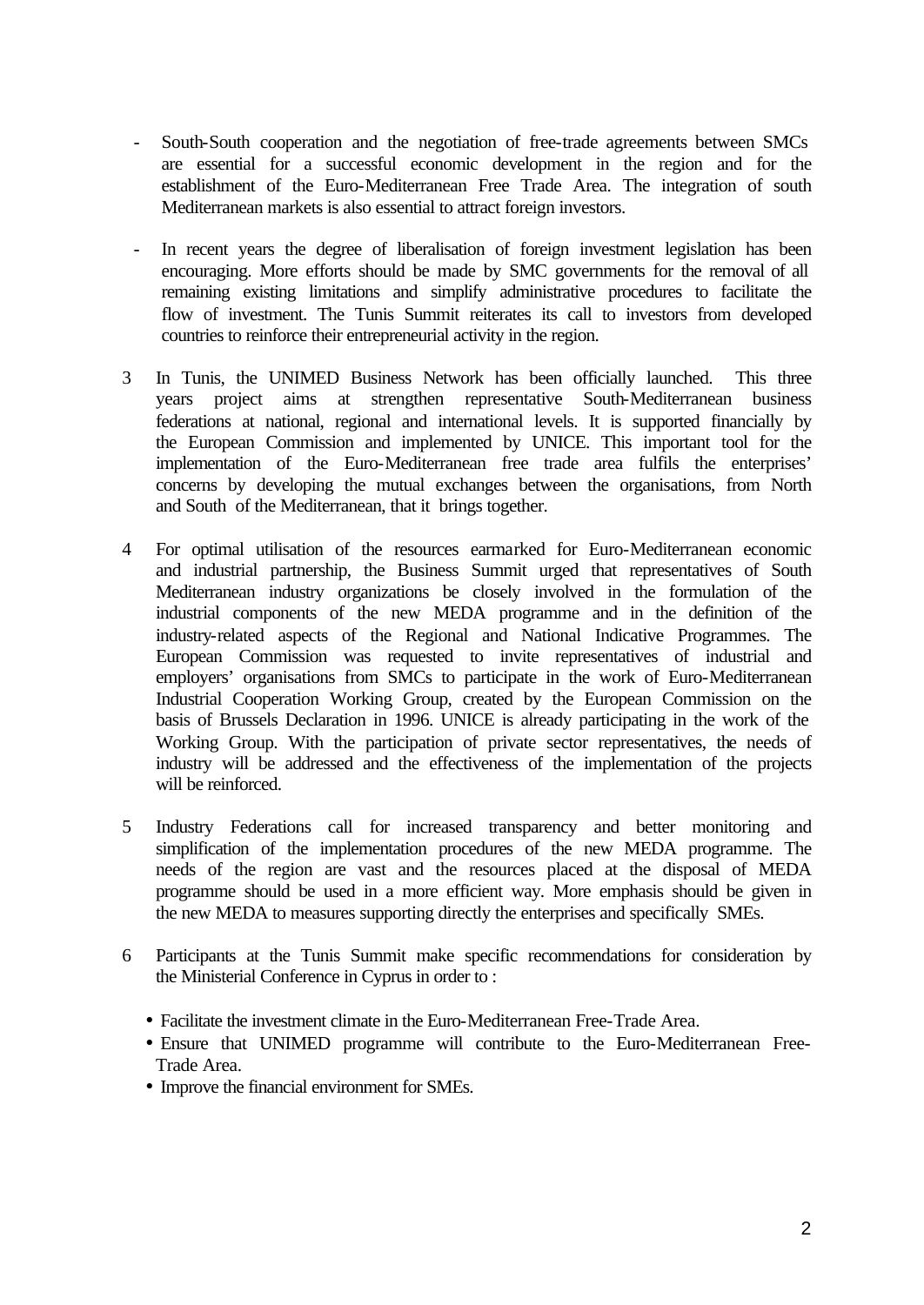- 7 The Euro-Mediterranean industrial and business organisations will continue the dialogue among each other, with their respective administrations and with the European Union, in order to support the development of the Euro-Mediterranean Partnership with the ultimate objective of the establishment of the Free Trade Area. To that end, following the decisions taken at Marrakech, the business organisations from the South of the Mediterranean, present in Tunis, decided to create a South-Mediterranean regional business organisations correspondent to UNICE. They will meet as soon as possible to decide the structure and methods of work. UNICE will contribute to achieve this in the framework of the UNIMED Business Network.
- 8 The next Euro-Mediterranean Business Summit will take place in Turkey and in Egypt to assess progress and develop new proposals to strengthen the Euro-Mediterranean industrial cooperation further.
- 9 To raise awareness of public opinion, and to enable the different actors to effectively prepare themselves to the Euro-Mediterranean free trade zone, the participants request the governments concerned to give a higher visibility to the euro-mediterranean process by explaining notably the benefits to be drawn by both sides and the challenges which need the efforts of all.

 $\overline{\phantom{a}}$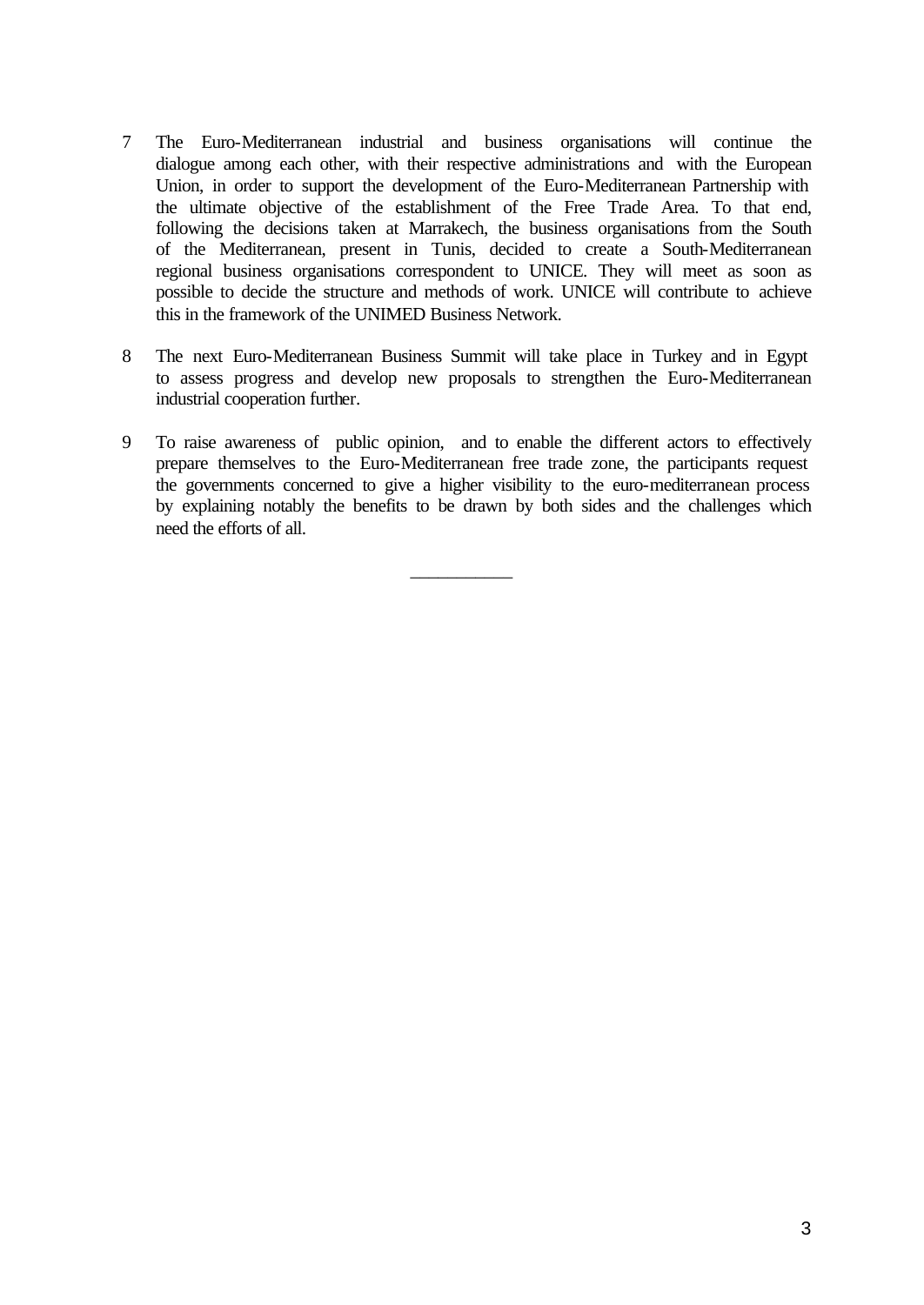## **IVth EURO-MEDITERRANEAN INDUSTRIAL SUMMIT**

**"Euro-Mediterranean Free Trade Area: A Challenge for the Enterprises"**

#### **(Tunis, 12-13 May 2000)**

#### **SPECIFIC RECOMMENDATIONS**

Workshop 1: Investment climate in an Euro-Mediterranean Free-Trade Area

In order to facilitate development of investment in the Euro-Mediterranean free-trade area, participants in the Euro-Mediterranean industrial summit in Tunis recommend the following actions:

- 1. effective implementation in South Mediterranean countries of a liberal, stable and transparent economic system supported by a legal, administrative and judiciary framework in favour of investments and development of private initiative;
- 2. establishment of a complete set of European instruments for direct support of companies which want to invest in the Euro-Mediterranean region;
- 3. establishment of a coherent and transparent national industrial strategy, in which private investment will be promoted efficiently ;
- 4. rapid implementation of a South-South Mediterranean free-trade area which could, if necessary, focus on limited integration areas;
- 5. creation of an attractive image for investments on the southern shore of the Mediterranean;
- 6. rapid establishment of an operational network of investment promotion agencies comprising independent agencies and involving the private sector.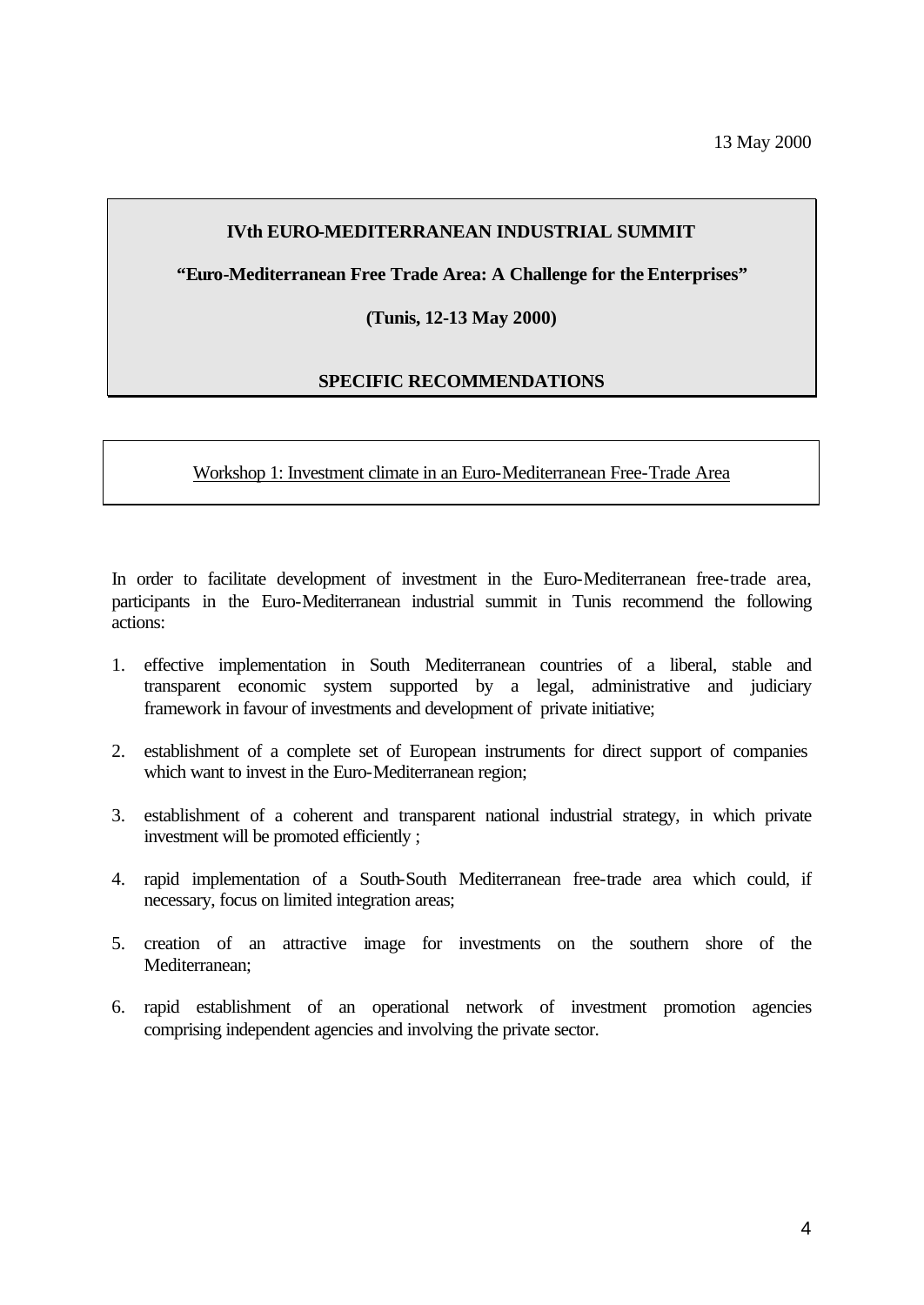## Workshop 2: UNIMED project: a contribution to the establishment of an Euro-Mediterranean Free-Trade Area

In order for the UNIMED Business Network to contribute to the creation of a Euro-Mediterranean free-trade area, participants in the Euro-Mediterranean business summit in Tunis make the following recommendations:

## *to Euro-Mediterranean industrial federations:*

- 1. to gather themselves to play an active role for the success of the Barcelona process, in particular in stimulating and supporting the necessary changes in society and companies'behaviour;
- 2. to give content and animate on a shared and concerted way, the exchange of experience planned within UNIMED BN;
- 3. work together for the creation of a South Mediterranean employers organisation.

#### *to EU institutions:*

The strengthening of employer federations must go hand in hand with their greater involvement and greater responsibility in preparation of Euro-Mediterranean policy. With that in mind, it is indispensable to:

- 1. consult the private sector, through UNIMED Business Network when preparing bilateral and regional actions provided for in the MEDA programme and above all in the framework of industrial co-operation;
- 2. strengthen the regional and sub-regional approach of the Barcelona process and contribute to the development of different activities of the private sector;
- 3. facilitate greater integration and flexibility between bilateral and regional actions under the MEDA programme for the promotion/modernisation of the local industrial system;
- 4. implement rapidly regional programmes for promotion of investment, innovation and quality in companies, Euro-Mediterranean market instruments and mechanisms, and SMEs;
- 5. invite representatives of the UNIMED Business Network to participate in the industrial co-operation working group and in the experts committees in order to focus on the needs of the private sector and provide private sector assistance in the elaboration/implementation of the programmes.